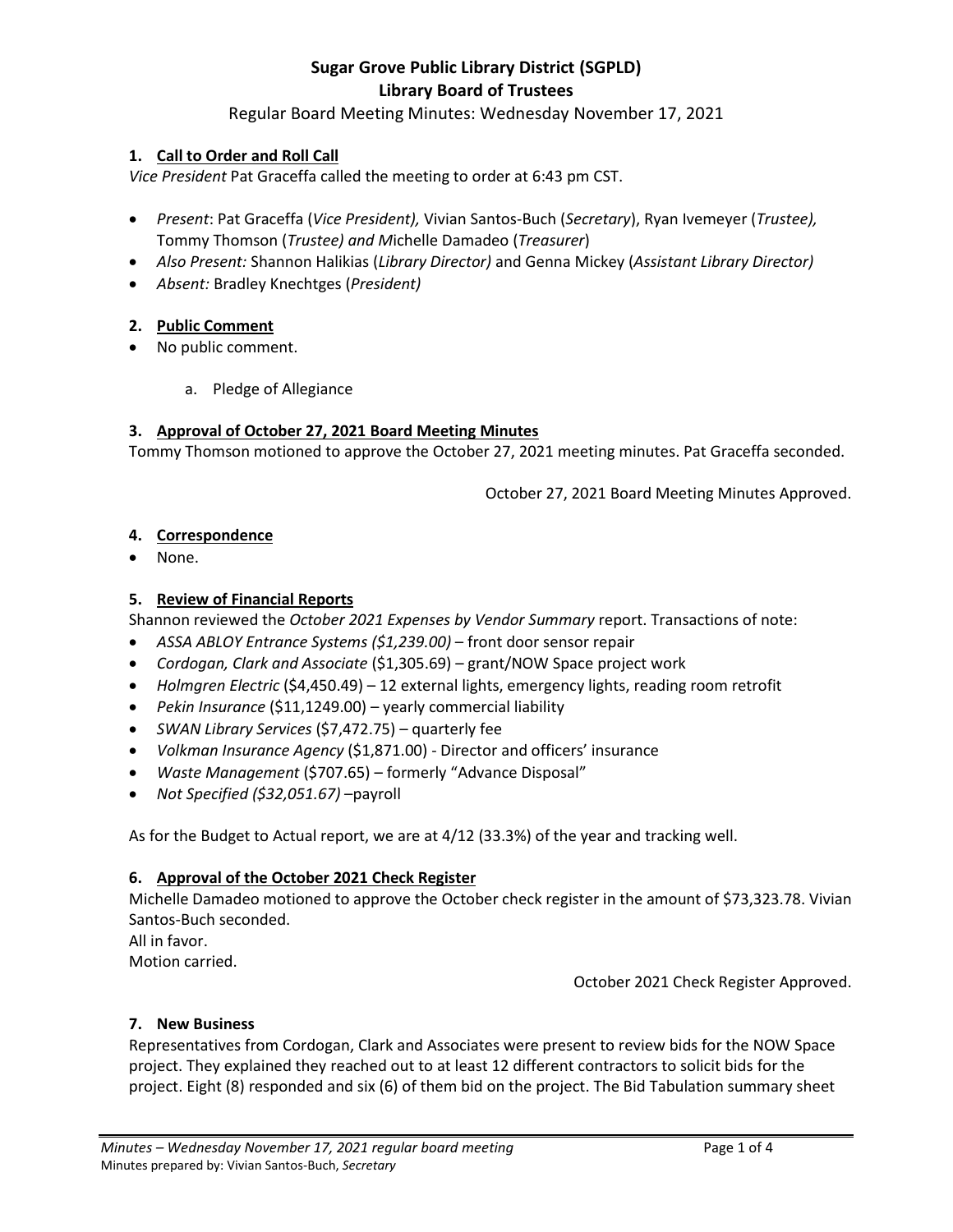Regular Board Meeting Minutes: Wednesday November 17, 2021

was reviewed. Each bid contains a base bid price as well as prices for five (5) separate upgrades. The recommendation is to go with Lite Construction, Inc's bid and add alternative #2 which is the acoustic wall upgrade. Their bid is the lowest. Cordogan Clark states they have been working with Lite Construction for many years and have always done an excellent job. The Board discussed and asked a few questions. Trustee Damadeo brought up the alternative #3 for the laminated glazing in lieu of float glazing for the windows of the studio. She asked about what the pricing and complexity would be to do this work down the line and would it be worth it. She also questioned how four (4) of the other bids have a more reasonable price around 2K, while Lite Construction's price is 8K. Cordogan Clark suggested they could go back to Lite Construction and ask if they could reduce this price on this upgrade. If they do lower the price and the Board decides to accept, it would be processed as a change order.

Tommy Thompson motioned to accept Cordogan, Clark and Associate's recommendation to accept the bid from Lite Construction, Inc. with the additional acoustic wall upgrade and to negotiate the price for the laminated glazing in lieu of float glazing upgrade. Michelle Damadeo seconded. All in favor.

Motion carried.

Lite Construction Inc.'s Bid Approved.

## 8. **Director's Report**

Shannon's reviewed her Director's Report for October to date.

- The Chamber of Commerce after hours event was successful and attended by about 25 people.
- The grant paperwork for the self-checkouts was signed and the items will be ordered soon. This is a reimbursement grant so the purchase must be made before the grant funds are received.
- The decision was made to do away with radio-frequency identification (RFID) technology on materials. This will save library about \$1000 a year.
- Shannon doesn't have audit results yet, but paperwork should be ready by next month's meeting.
- A donation of several pieces of art was received. Items have been hung around the library.
- Shannon has established a good relationship with Kanopy and Giant Steps and they are in talks for strengthening the service partnership. They have talked about more autism training for staff members. Once all the staff goes through the training, the library can be included in their directory.
- Statistics are still moving along in pandemic recovery mode.
- Shannon had a follow up meeting with A-1 Landscape, and they confirmed the contract includes mulch service, but planting is not.
- A few upgrades were made in the staff room including a new coffee maker, some painting, and decorations.
- Shannon attended a Suburban Library Administrators meeting and joined the group. They have started discussions on the vaccine mandate. Shannon is still researching the topic and is not ready to make a recommendation but would also like to get the Board's input. More discussion in the future.

## **9. Board Representative Reports**

Building and Grounds None.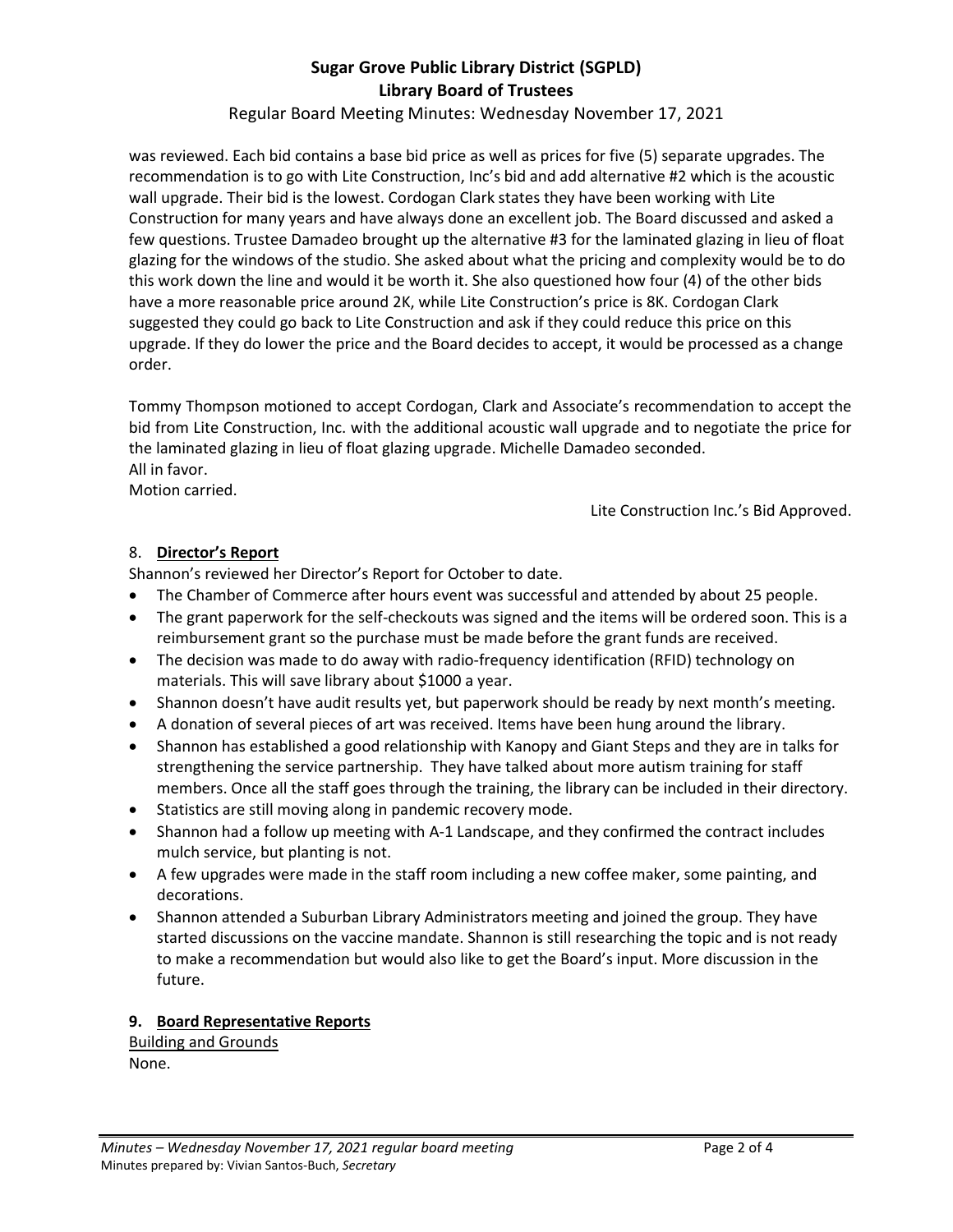Regular Board Meeting Minutes: Wednesday November 17, 2021

Finance None.

Personnel/Policy None.

Strategic Planning

- Ryan Ivemeyer shared that 285 survey responses were received with very good feedback. Many of the comments coincide with what had come out of the focus groups, mostly on programming and materials.
- Shannon added that the timing of the survey was tricky because of the pandemic's impact on hours and programming and went through the survey results details with the Board.
- Ryan reminded everyone of the meeting with Harriett Parker tomorrow at 11:00am CST. After this meeting, they will start working on a draft of the strategic plan to share at the December meeting.

## **10. Friends and Foundation Reports**

- None from Friends of the Library.
- Next Foundation meeting is scheduled for December.

## **11. Trustee Open Comments and Discussion**

• None.

#### 12. **New Business**

- a) Approve Calendar Year 2022 Holiday Schedule
	- Board reviewed the 2022 Holiday Schedule. This is the schedule of library closings.

Michelle Damadeo motioned to approve the 2022 Holiday Schedule. Pat Graceffa seconded. All in favor.

Motion carried.

2022 Holiday Schedule Approved.

## b) Approve Calendar Year 2022 Board Meeting Schedule

- Board reviewed the 2022 Board Meeting Schedule.
- $\bullet$  Board discussed and recommended changing the December 2022 meeting to Dec 14<sup>th</sup>.

Tommy motioned to approve the 2022 Board Meeting Schedule. Vivian Santos-Buch seconded.

All in favor.

Motion carried.

2022 Board Meeting Schedule Approved.

- c) Intergovernmental Agreement with Northlake Public Library
	- This agreement will provide higher quality programming focused on Equality, Diversity, and Inclusion (EDI) through the "Illinois Libraries Present" program. The program is being piloted from January through June 2022.
	- The cost is \$75, which is based on operating budget, is for six (6) events during this period.